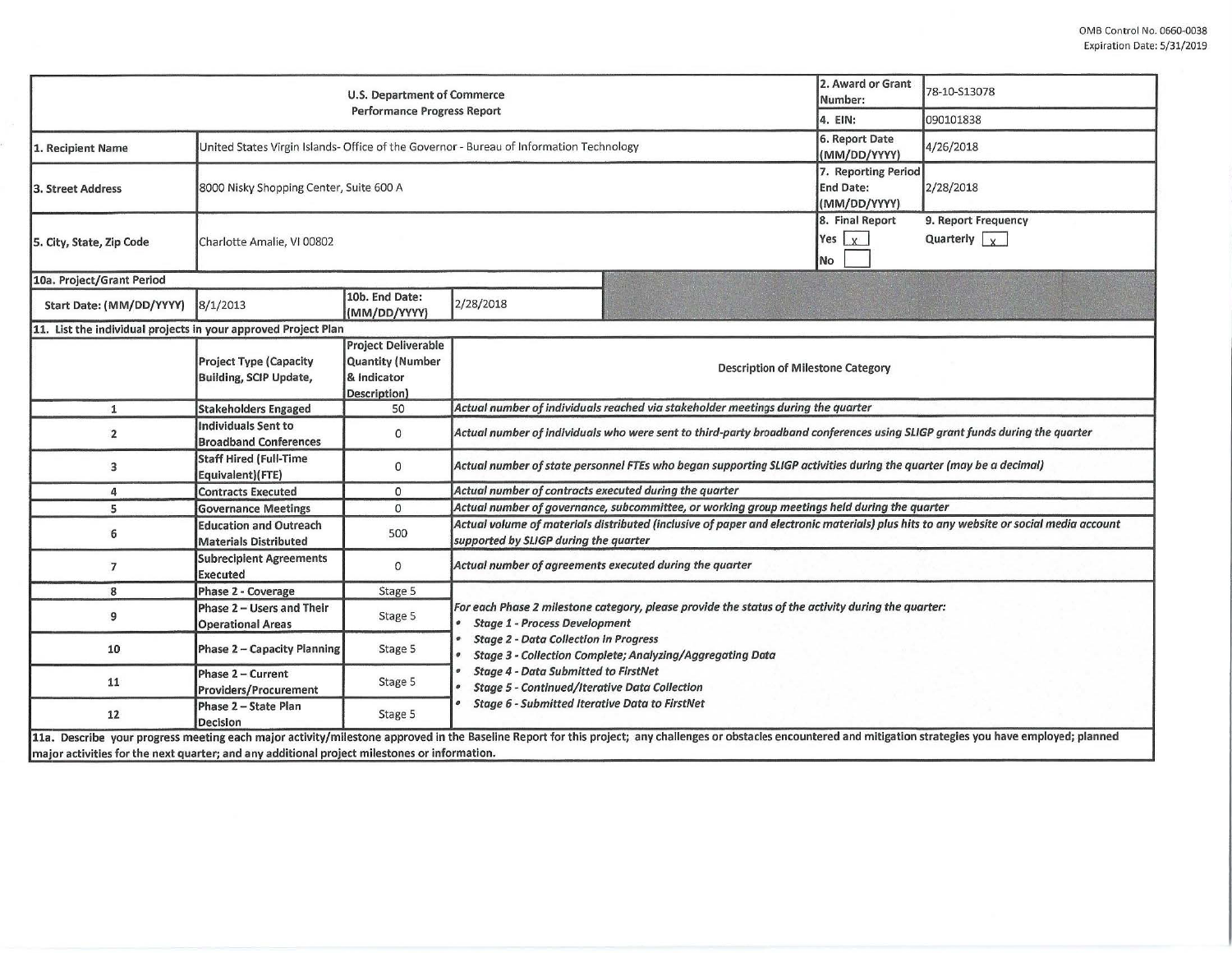0MB Control No. 0660-0038 Expiration Date: 5/31/2019

| Milestone Activities:<br>- A NOFO waiver request letter regarding received supplemental funding was submitted on 1/10/2018<br>Vendor contracted to build New FirstNetVI website. Work in progress<br>Distributed FirstNetVI Newsletter to over 500 stakeholders<br>Participated in NG911 demonstration which included talks on FirstNet integration (50 attendees)<br>Issued Disaster relief phones to VITEMA, VIPD and VIFS. |              |                                                                                                                                                                                                                              |  |  |  |  |  |  |
|-------------------------------------------------------------------------------------------------------------------------------------------------------------------------------------------------------------------------------------------------------------------------------------------------------------------------------------------------------------------------------------------------------------------------------|--------------|------------------------------------------------------------------------------------------------------------------------------------------------------------------------------------------------------------------------------|--|--|--|--|--|--|
| Other activities:<br>Participated in the SLIGP 2.0 webinar<br>Participated in SLIGP Quarterly Meeting<br>- Purchased office Supplies                                                                                                                                                                                                                                                                                          |              | Provided content to Crucian Point for FirstNetVI web development to include latest FirstNetVI Newsletter, new AT&T FirstNet service logo etc.                                                                                |  |  |  |  |  |  |
| Planned Major activities for next quarter:<br>FirstNetVI and AT&T Kick-off meeting<br>- Launch new FirstNetVI website                                                                                                                                                                                                                                                                                                         |              | The SPOC, SWIC, and FirstNetVI program manager will attend the upcoming IWCE conference in Orlando                                                                                                                           |  |  |  |  |  |  |
| Department of Commerce before implementation.                                                                                                                                                                                                                                                                                                                                                                                 |              | 11b. If the project team anticipates requesting any changes to the approved Baseline Report in the next quarter, describe those below. Note that any substantive changes to the Baseline Report must be approved by the      |  |  |  |  |  |  |
|                                                                                                                                                                                                                                                                                                                                                                                                                               |              | No additional request for change is anticipated at this time. A supplemental budget was approved as of July 2017.                                                                                                            |  |  |  |  |  |  |
|                                                                                                                                                                                                                                                                                                                                                                                                                               |              | 11c. Provide any other information that would be useful to NTIA as it assesses this project's progress.                                                                                                                      |  |  |  |  |  |  |
| the territory's communication calls.                                                                                                                                                                                                                                                                                                                                                                                          |              | The communications infrastructure is being rebuilt with great collaboration from AT&T. USVI requests to be a pilot for the Stand-up of the FirstNet network. FirstNet and the AT&T FirstNet team has participated in some of |  |  |  |  |  |  |
|                                                                                                                                                                                                                                                                                                                                                                                                                               |              | 11d. Describe any success stories or best practices you have identified. Please be as specific as possible.<br>Maintaining relationships with established stakeholders and providing periodic updates on project efforts.    |  |  |  |  |  |  |
| 12. Personnel                                                                                                                                                                                                                                                                                                                                                                                                                 |              |                                                                                                                                                                                                                              |  |  |  |  |  |  |
| 12a. If the project is not fully staffed, describe how any lack of staffing may impact the project's time line and when the project will be fully staffed.                                                                                                                                                                                                                                                                    |              |                                                                                                                                                                                                                              |  |  |  |  |  |  |
|                                                                                                                                                                                                                                                                                                                                                                                                                               |              | USVI's request for supplemental grant funding was approved as of July 2017 to support the project till the end of the performance period.                                                                                    |  |  |  |  |  |  |
|                                                                                                                                                                                                                                                                                                                                                                                                                               |              | 12b. Staffing Table - Please include all staff that have contributed time to the project. Please do not remove individuals from this table.                                                                                  |  |  |  |  |  |  |
| <b>Job Title</b>                                                                                                                                                                                                                                                                                                                                                                                                              | FTE%         | Project (s) Assigned<br>Change                                                                                                                                                                                               |  |  |  |  |  |  |
| Program Manager 1                                                                                                                                                                                                                                                                                                                                                                                                             | $\mathbf{O}$ | Program Management of SLIGP Grant as delineated above in 12a<br>Resigned January 2016                                                                                                                                        |  |  |  |  |  |  |